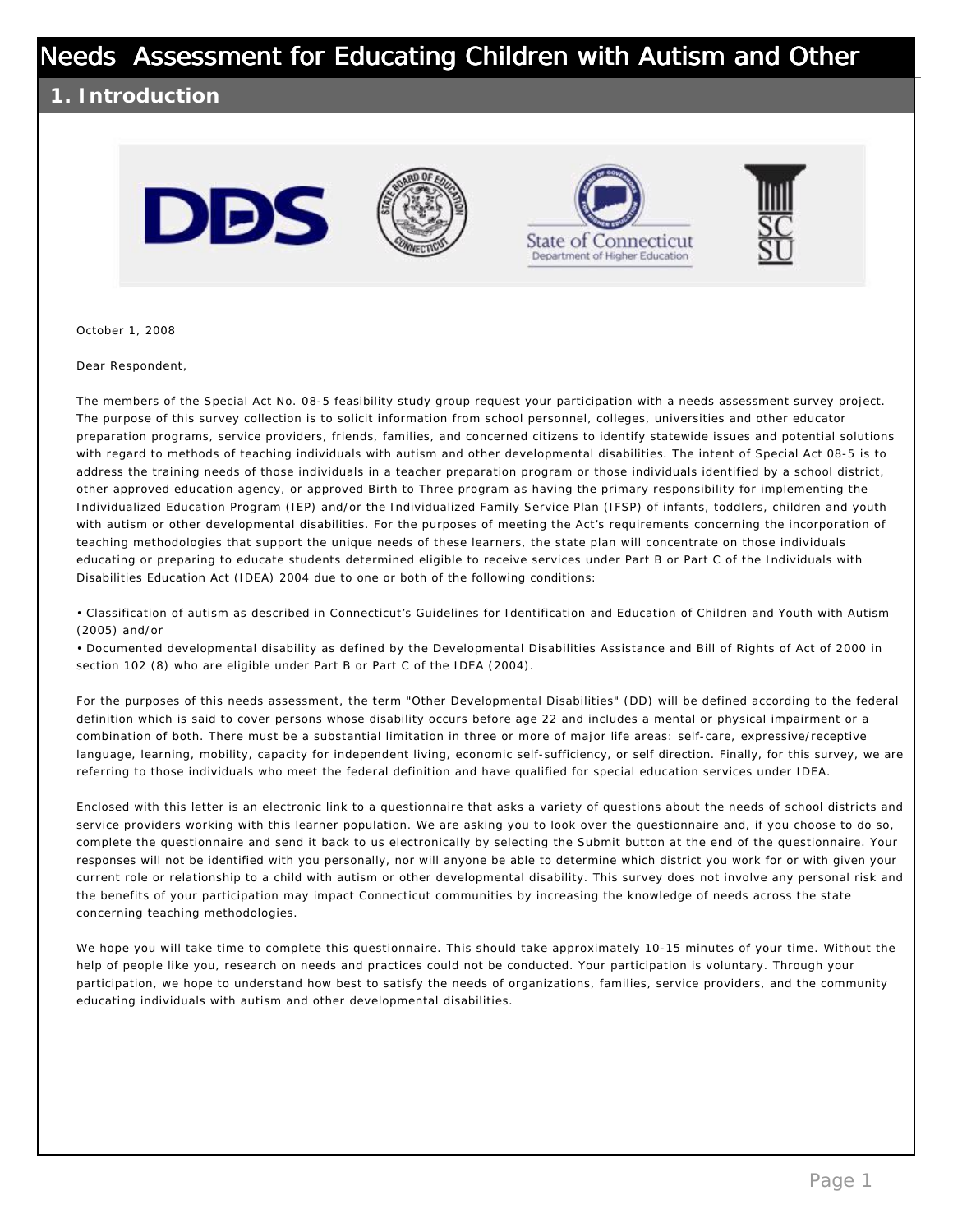If you have any questions or concerns about completing the questionnaire or about participating in this study, you may contact XXXX at (XXX) XXX-XXXX or XXXXX@xxx.gov.

Please complete this survey by October 15, 2008. Thank you in advance for your participation in this important study.

Sincerely,

The Special Act 05 Designees

Ruth Eren, Associate Professor, School of Education Davis Hall Southern Connecticut State University 501 Crescent Street New Haven, CT 06515 Tel: (203) 392-5947 E-mail: erenr1@southernct.edu

Jacqueline Kelleher, Education Consultant Division of Family and Student Support Services, Bureau of Special Education Connecticut State Department of Education 165 Capitol Ave., Room 369 Hartford, CT 06106-1630 Tel: (860) 713-6918 Fax: (860) 713-7051 E-mail: jacqueline.kelleher@ct.gov

Kathy Reddington, Autism Pilot Project Coordinator Department of Developmental Services 460 Capitol Avenue Hartford, CT 06106 Tel: (860) 418-6026 Fax: (860) 418-6003 E-mail: kathryn.reddington@ct.gov

Anne Louise Thompson, Chief Division of Family and Student Support Services, Bureau of Special Education Connecticut State Department of Education 165 Capitol Avenue, Room 360 Hartford, CT 06106-1630 Tel: (860) 713-6912 Fax: (860) 713-7014 E-mail: annelouise.thompson@ct.gov

Jonas Zdanys, Associate Commissioner for Academic Affairs & Chief Academic Officer Department of Higher Education 61 Woodland Street Hartford, CT 06105-2326 Tel: (860) 947-1822 E-mail: JZdanys@ctdhe.org

Additional Representatives from Southern Connecticut State University

James Granfield, Interim Dean, School of Education Davis Hall Southern Connecticut State University 501 Crescent Street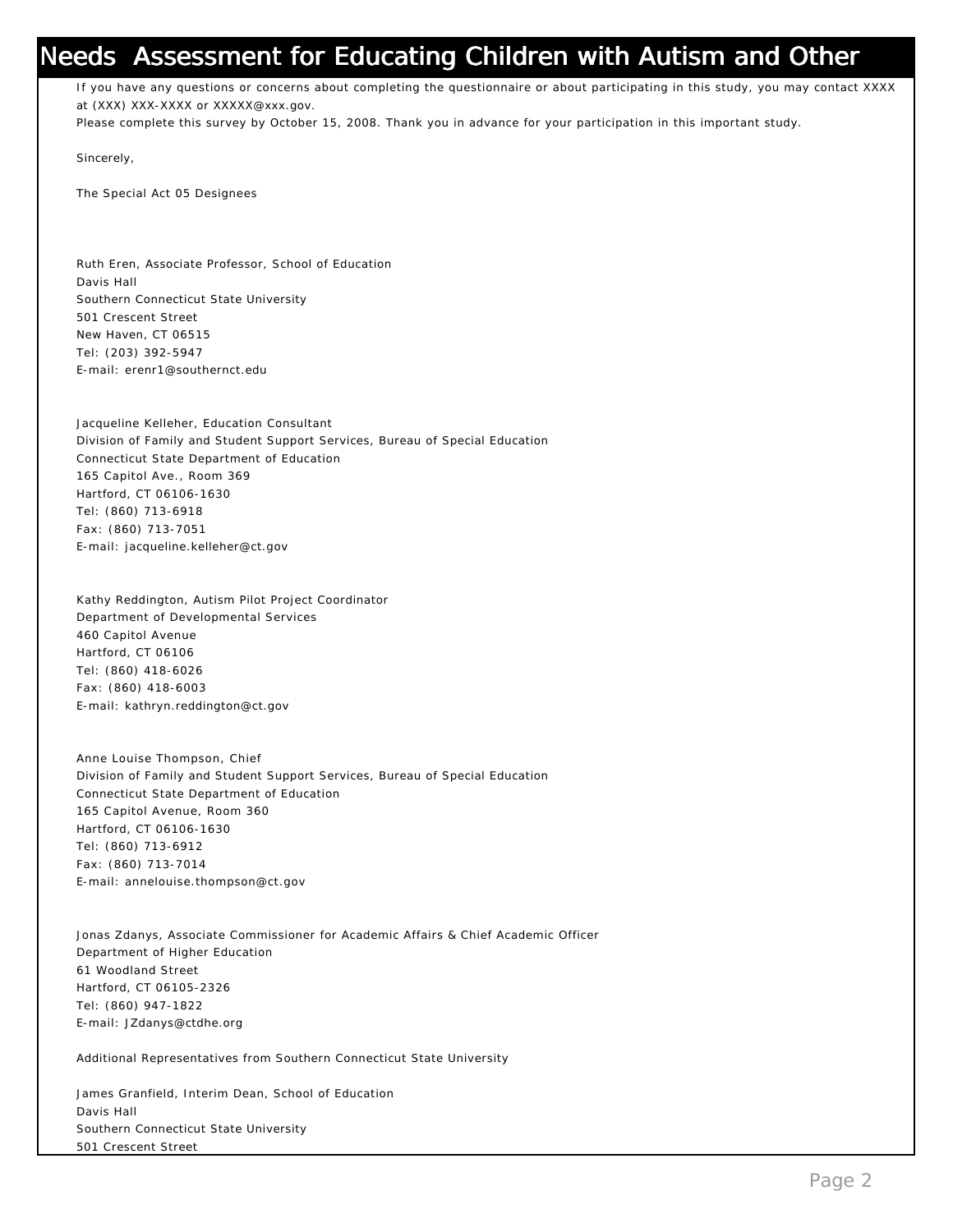New Haven, CT 06515 Tel: (203)392-5900 Fax: (203)392-5908 E-mail: granfieldj1@southernct.edu

Pam Brucker, Chair, Department of Special Education and Reading Davis Hall Southern Connecticut State University 501 Crescent Street New Haven, CT 06515-1355 Tel: (203) 392-5950 Fax: (203) 392-5927 E-mail: bruckerp1@southernct.edu

Legislative Liaison for the State University System

Jill Ferraiolo Associate Vice Chancellor for Government Relations/Communications Connecticut State University System 39 Woodland Street Hartford, CT 06105 Tel: (860) 493-0017 Fax: (860) 493-0026 E-mail: ferraioloj@ct.edu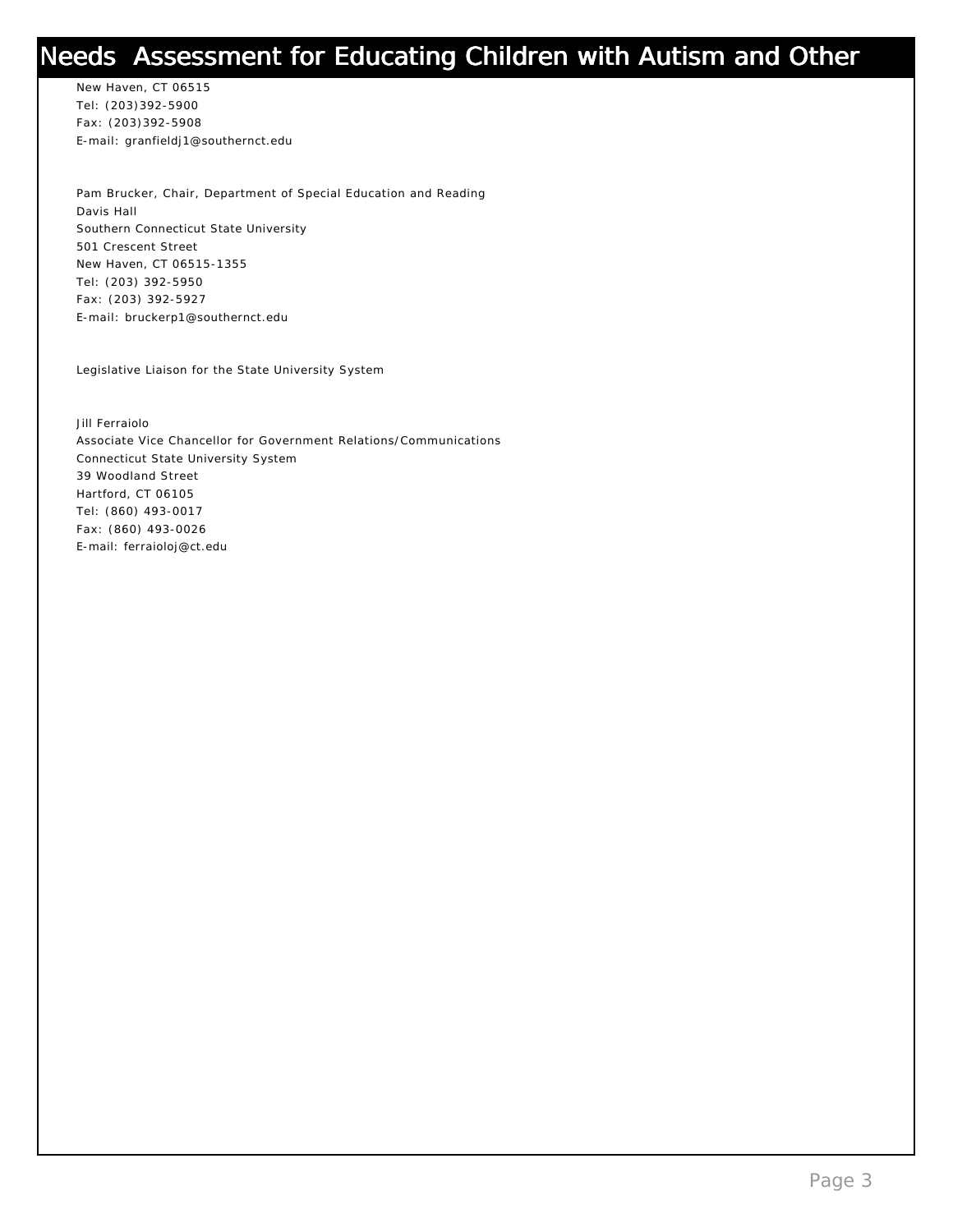## **2. Demographics**

Please tell us about yourself.

## **1. Current Role (For purposes of this survey, please check only one option)**

| Advocate                                                  | Paraprofessional                           | School Administrator - High School   |
|-----------------------------------------------------------|--------------------------------------------|--------------------------------------|
| Autism Specialist/Consultant                              | Parent/Primary Caregiver                   | School Administrator - Middle School |
| Case Manager                                              | Psychologist/School Psychologist           | School Administrator - Preschool     |
| Early Childhood Educator (Birth - 5                       | Regular Education Teacher -                | School Social Worker                 |
| years)                                                    | Elementary                                 | Special Education Administrator      |
| Guidance Counselor                                        | Regular Education Teacher - High<br>School | Special Education Teacher            |
| <b>Higher Education</b><br>Individual with an ASD or a DD | Regular Education Teacher - Middle         | Speech Language                      |
|                                                           | School                                     | Pathologist/Provider                 |
| Occupational/Physical Therapist                           | Regular Education Teacher -<br>Preschool   |                                      |
|                                                           | School Administrator - Elementary          |                                      |
| Other (please specify)                                    |                                            |                                      |
|                                                           |                                            |                                      |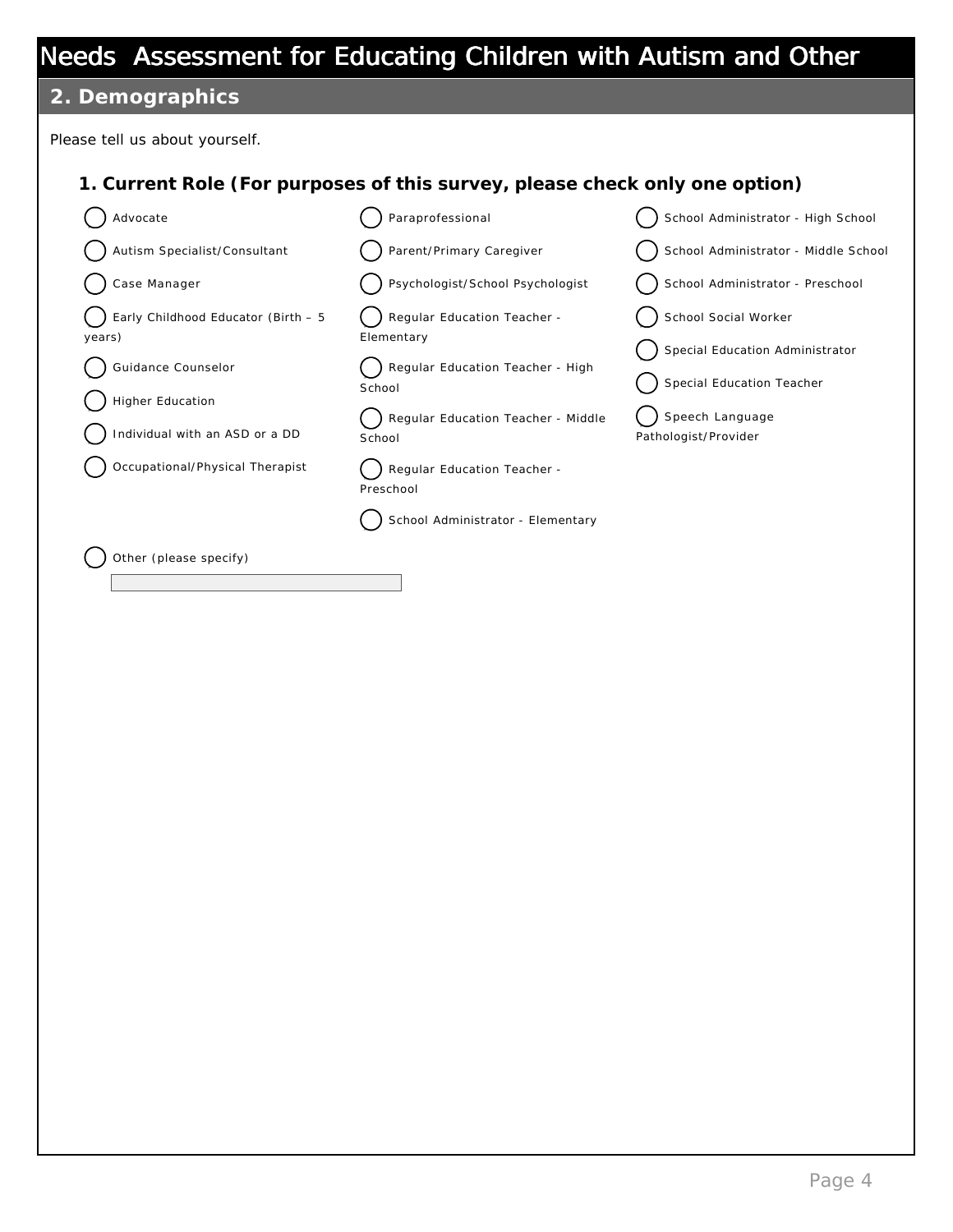| Needs Assessment for Educating Children with Autism and Other   |  |
|-----------------------------------------------------------------|--|
| 3. School Form                                                  |  |
| 1. Current place of employment (Please check one)               |  |
| Birth-to-Three Program                                          |  |
| <b>Higher Education</b>                                         |  |
| Private Facility                                                |  |
| Public School                                                   |  |
| Regional Education Service Center (RESC)                        |  |
| Self Employed                                                   |  |
| Other (please specify)                                          |  |
|                                                                 |  |
| 2. Years in Current Role (Please check one)                     |  |
| $\bigcirc$ 0 - 5                                                |  |
| $6 - 10$                                                        |  |
| $11 - 15$                                                       |  |
| $16 - 20$                                                       |  |
| $21 - 25$                                                       |  |
| $26 - 30$                                                       |  |
| Over 30                                                         |  |
| 3. Select the RESC/area of CT where you are currently employed: |  |
| CREC (Central)                                                  |  |
| EASTCONN (Northeast)                                            |  |
| ACES (South Central)                                            |  |
| EDUCATION CONNECTION (Northwestern)                             |  |
| CES (Southwestern)                                              |  |
| Project LEARN (Southeastern)                                    |  |
| Don't Know                                                      |  |
|                                                                 |  |
|                                                                 |  |
|                                                                 |  |
|                                                                 |  |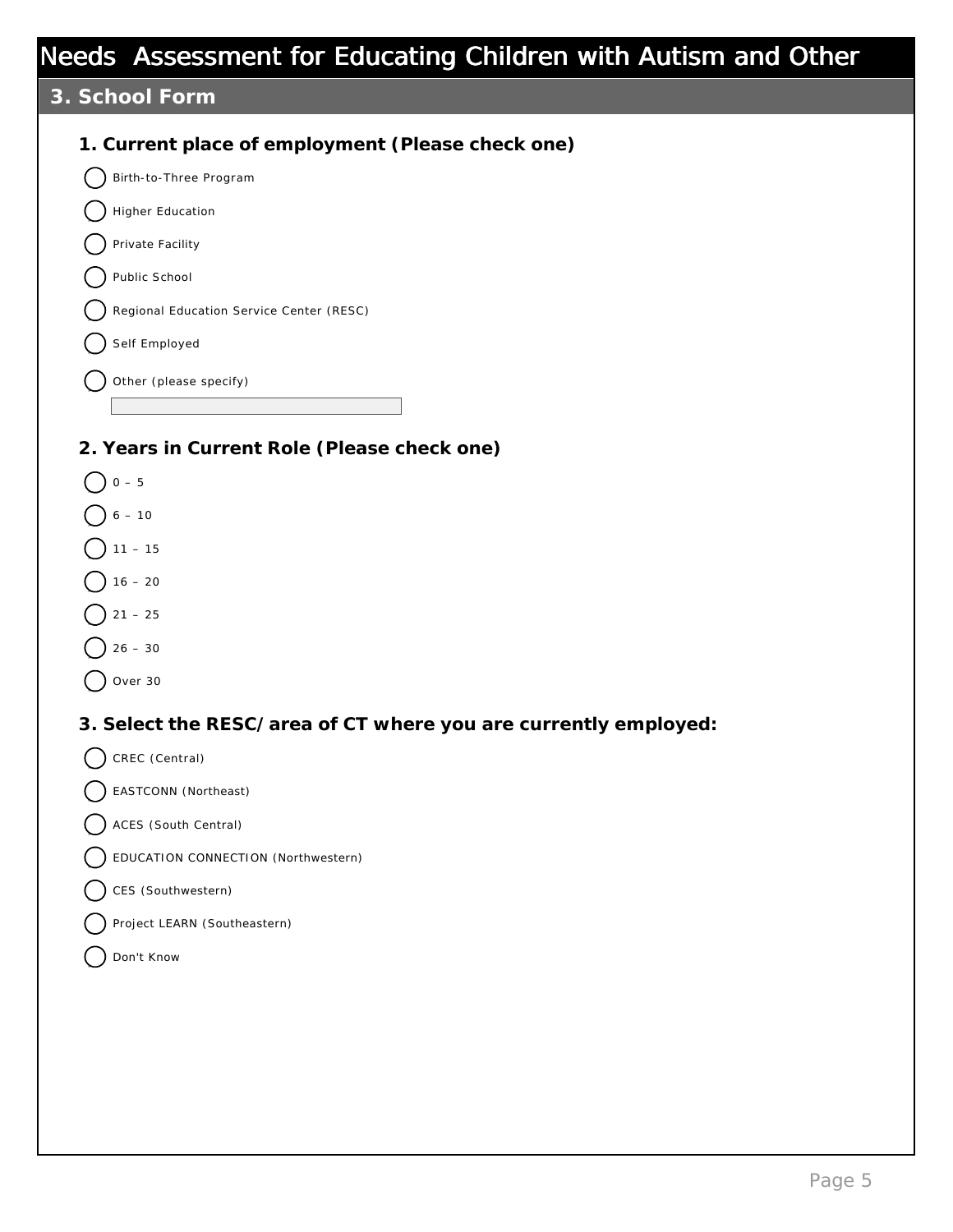# Needs Assessment for Educating Children with Autism and Other **1. If you are a parent of a child with ASD or DD, what is your child's age: 2. What is your child's current primary diagnosis ? (Please check one) 4. Parent Form**  $0 - 3$  $4 - 6$  $7 - 12$  $13 - 17$  $18 - 21$ nmlkj Asperger's Syndrome/Disorder Autistic Disorder Childhood Disintegrative Disorder Pervasive Developmental Disorder Rett's Syndrome Other Developmental Disability (please specify)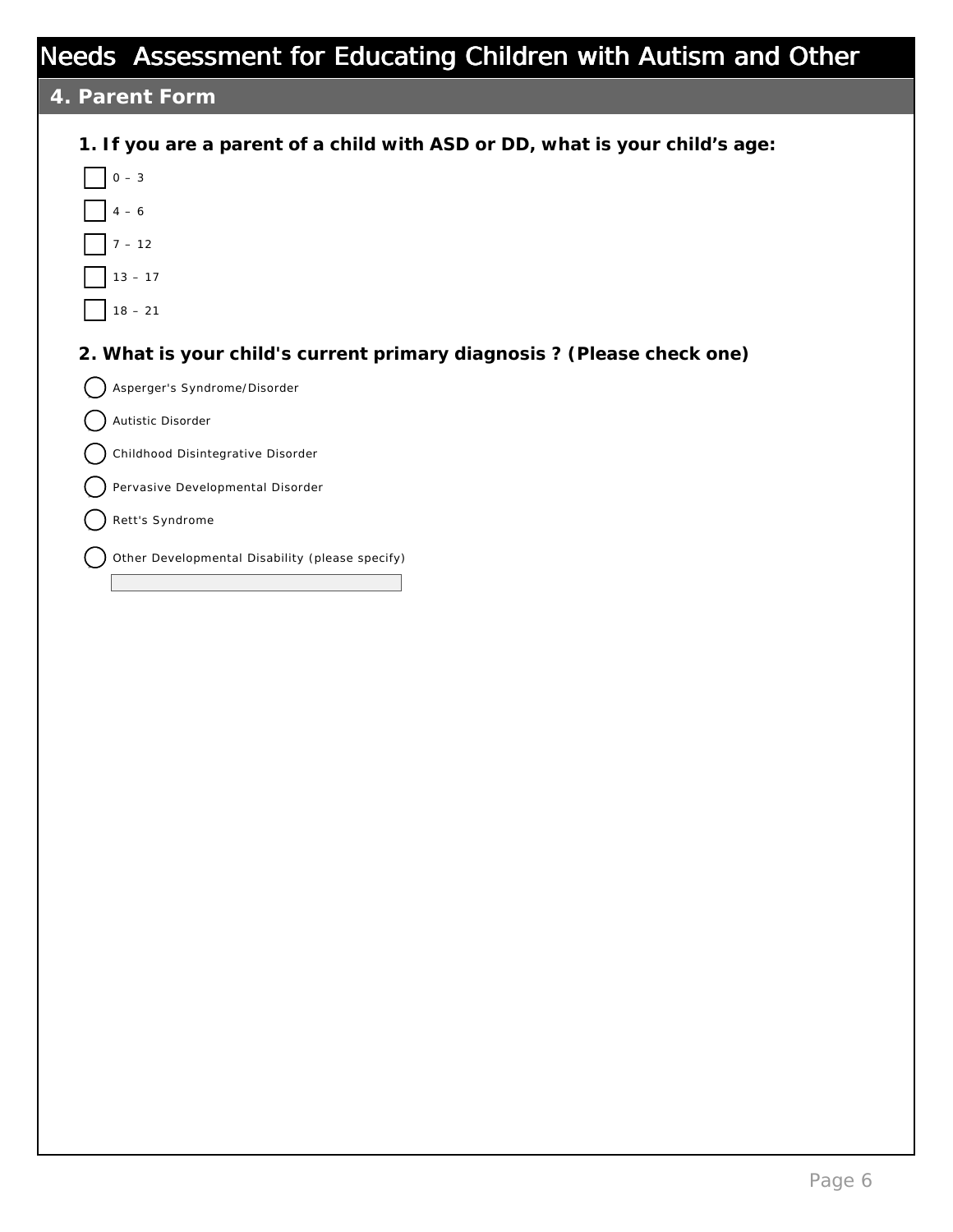### **5. Directions for completing survey:**

Please share your opinion about training opportunities for those working with children who have an autism spectrum disorder (ASD) or a developmental disability (DD) in your school or program. Rate the school/program's need for training. Additionally, please indicate if this topic area should be a priority for the school or program. We are interested in collecting information specifically regarding education individuals with an ASD or a DD. You may answer for one category or both disability categories.

Rating Code:

- 0 No need
- 1 Very low need
- 2 Low need
- 3 Moderate low need
- 4 Need
- 5 Priority need
- 6 High priority need
- 7 Very high priority need

#### NA Not Apllicable

**1. Knowledge of...**

|                                                                                                                                                               | <b>ASD Rating</b> | DD Rating      | this area be a<br>priority? |
|---------------------------------------------------------------------------------------------------------------------------------------------------------------|-------------------|----------------|-----------------------------|
| 1. Range of general communication, social and behavioral<br>characteristics and co-existing conditions of ASD/DD.                                             | $\blacksquare$    | $\blacksquare$ |                             |
| 2. Legal issues that impact educational practice.                                                                                                             |                   |                |                             |
| 3. Early indicators in infants/toddlers, preschoolers and school age<br>individuals.                                                                          |                   |                |                             |
| 4. Possible courses of development and outcomes.                                                                                                              | $\blacksquare$    |                |                             |
| 5. Evidenced based research supported instructional methods and<br>promising practices.                                                                       |                   |                |                             |
| 6. Principles and application of applied behavioral analysis and<br>positive behavioral supports as used in education.                                        | $\blacksquare$    |                |                             |
| 7. Methods and strategies specific to managing behavior.                                                                                                      | $\blacksquare$    |                |                             |
| 8. Associated factors such as mental health, sensory issues, diet,<br>medication and their possible relationship to behavior.                                 | $\blacksquare$    |                |                             |
| 9. Perspective taking difficulties and the impact this difficulty may<br>have on behavior and social competence and strategies to address<br>this difficulty. | $\blacksquare$    | $\blacksquare$ |                             |
| 10. Function of behavior and their possible communicative intent or<br>purpose.                                                                               | $\blacksquare$    |                |                             |
| 11. Instruction to promote communicative and social alternatives to<br>undesirable behaviors for both non-verbal and verbal students.                         |                   |                |                             |
| 12. Evidenced based instructional strategies that increase play and<br>leisure skills.                                                                        | $\blacksquare$    | $\blacksquare$ |                             |
| 13. Strategies/methods to improve social reciprocity and verbal<br>interaction among peers.                                                                   |                   |                |                             |
| 14. Evidenced based strategies to develop verbal and non-verbal<br>communication skills.                                                                      | ٠                 |                |                             |

Should training in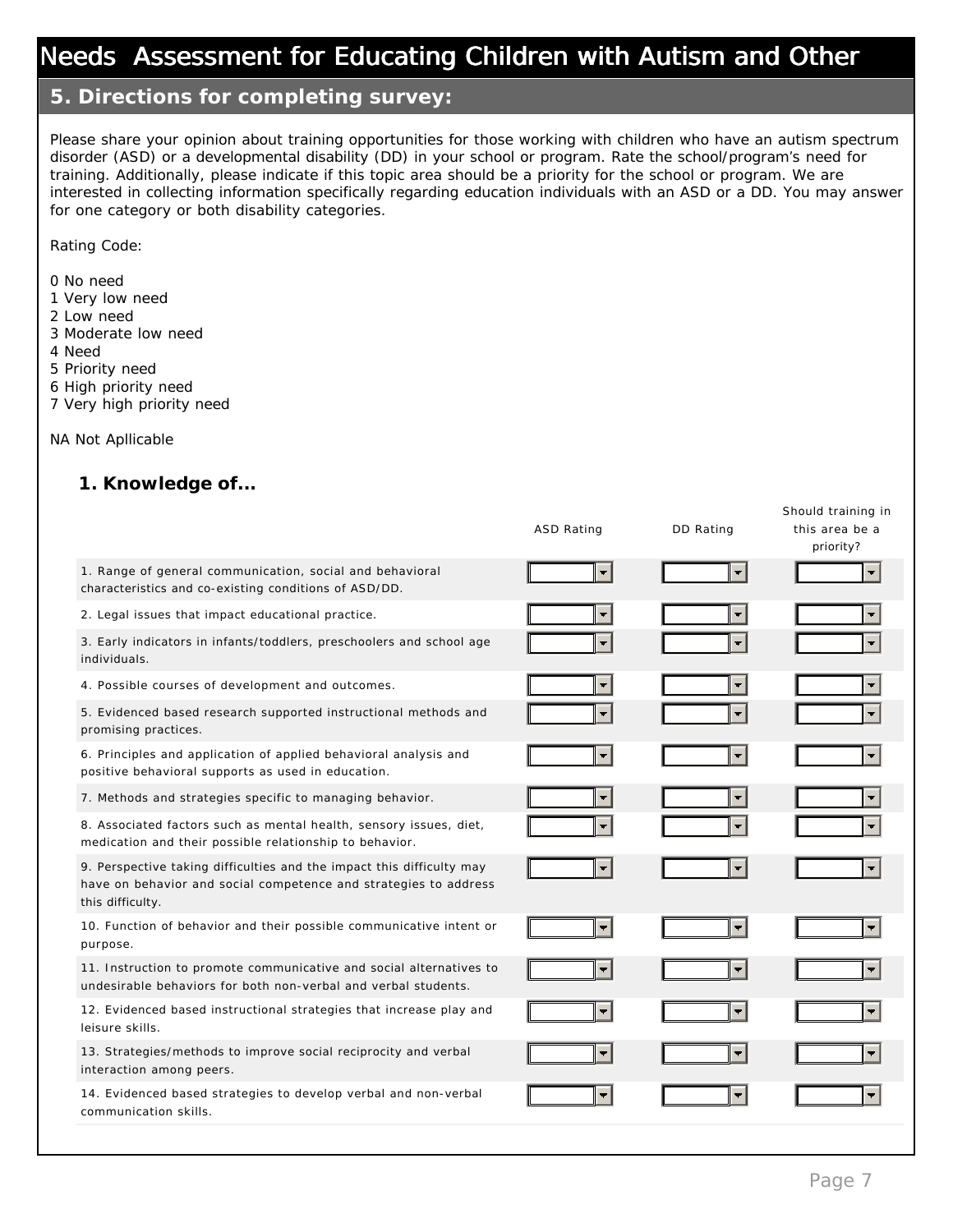|  |                                                           | Needs Assessment for Educating Children with Autism and Other       |  |  |  |  |
|--|-----------------------------------------------------------|---------------------------------------------------------------------|--|--|--|--|
|  | to screen and evaluate individuals with suspected ASD/DD. | 15. Strengths and limitations of instruments and procedures used    |  |  |  |  |
|  |                                                           | 16. CT State criteria for eligibility and comprehensive evaluation. |  |  |  |  |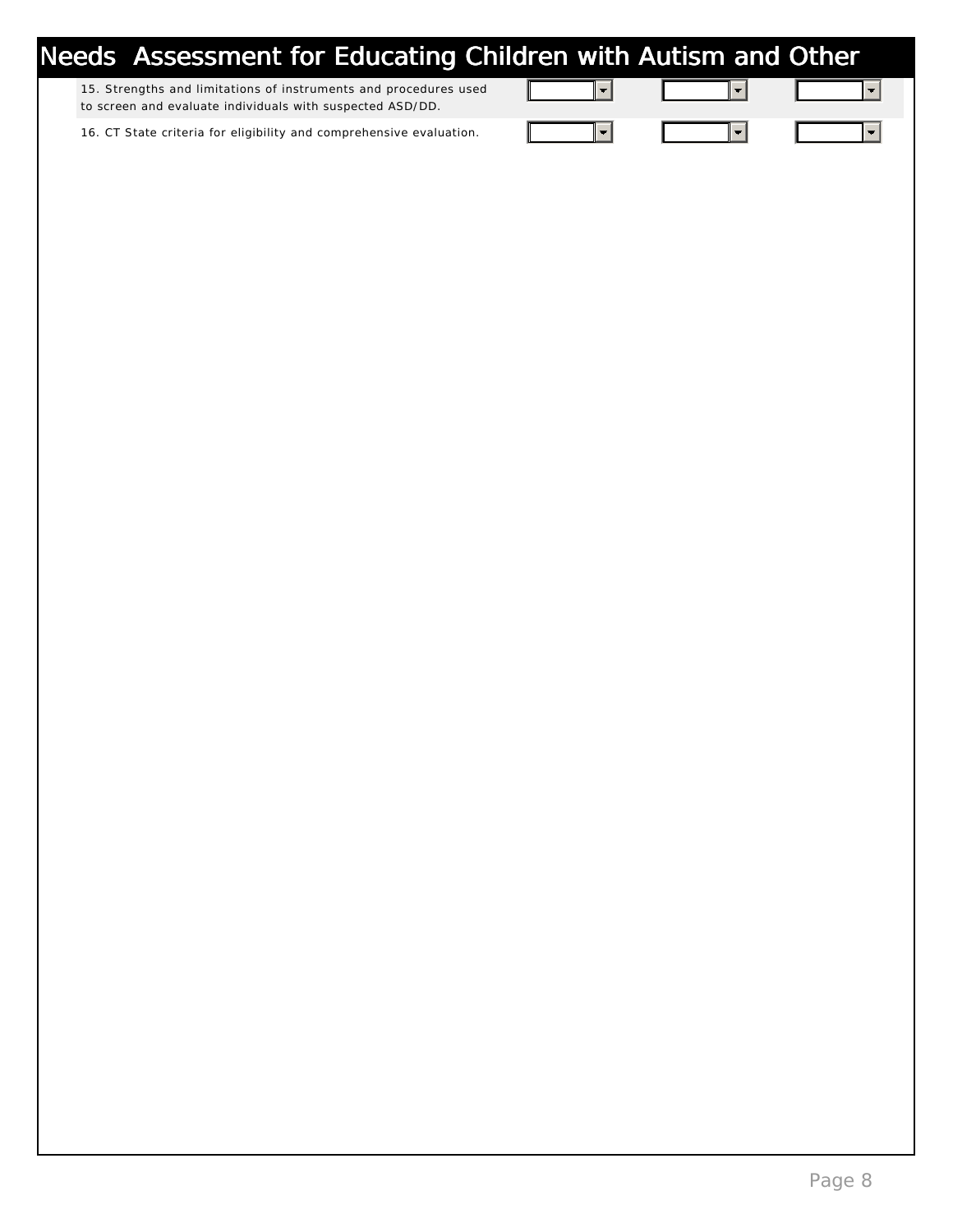### **6. Directions for completing survey:**

Please share your opinion about training opportunities for those working with children who have an autism spectrum disorder (ASD) or a developmental disability (DD) in your school or program. Rate the school/program's need for training. Additionally, please indicate if this topic area should be a priority for the school or program. We are interested in collecting information specifically regarding education individuals with an ASD or a DD. You may answer for one category or both disability categories.

Rating Code:

- 0 No need
- 1 Very low need
- 2 Low need
- 3 Moderate low need
- 4 Need
- 5 Priority need
- 6 High priority need
- 7 Very high priority need

#### NA Not Apllicable

#### **1. Ability to...**

|                                                                                                                                                                                  | <b>ASD Rating</b>    | DD Rating      | Should training in<br>this area be a<br>priority? |
|----------------------------------------------------------------------------------------------------------------------------------------------------------------------------------|----------------------|----------------|---------------------------------------------------|
| 1. Plan and implement systematic instruction based on learner<br>characteristics and previous on-going assessment.                                                               |                      |                |                                                   |
| 2. Evaluate and implement assistive technology options.                                                                                                                          |                      |                |                                                   |
| 3. Implement instructional programs that improve social skills and<br>interactions between peers and adults.                                                                     |                      |                |                                                   |
| 4. Implement instructional programs that address transition needs<br>between grades and schools and across all settings.                                                         |                      |                |                                                   |
| 5. Collect and interpret data to document progress on outcomes<br>and adjust programs as indicated by data.                                                                      |                      |                |                                                   |
| 6. Provide training for parents and families to understand, work<br>and interact more effectively.                                                                               |                      | $\blacksquare$ |                                                   |
| 7. Provide environmental and structural accommodations across<br>environments in order to ensure generalization of learning.                                                     |                      | $\blacksquare$ |                                                   |
| 8. Write specific behavioral plans based on a FBA.                                                                                                                               |                      | $\blacksquare$ |                                                   |
| 9. Foster social skill development through peer interactions, direct<br>instruction, role playing, video modeling, etc.                                                          |                      |                |                                                   |
| 10. Implement evidenced based strategies that promote the<br>development of self-help, independent living, transportation,<br>community participation, safety and nutrition.     |                      |                |                                                   |
| 11. Teach the unstated rules and customs that help regulate social<br>behavior.                                                                                                  | $\blacktriangledown$ | $\blacksquare$ |                                                   |
| 12. Assist in understanding of sexuality and sexual behavior at<br>home, school and community.                                                                                   |                      |                |                                                   |
| 13. Design and implement instructional programs that promote<br>effective communication skills using appropriate verbal,<br>augmentative, and alternative communication systems. |                      |                |                                                   |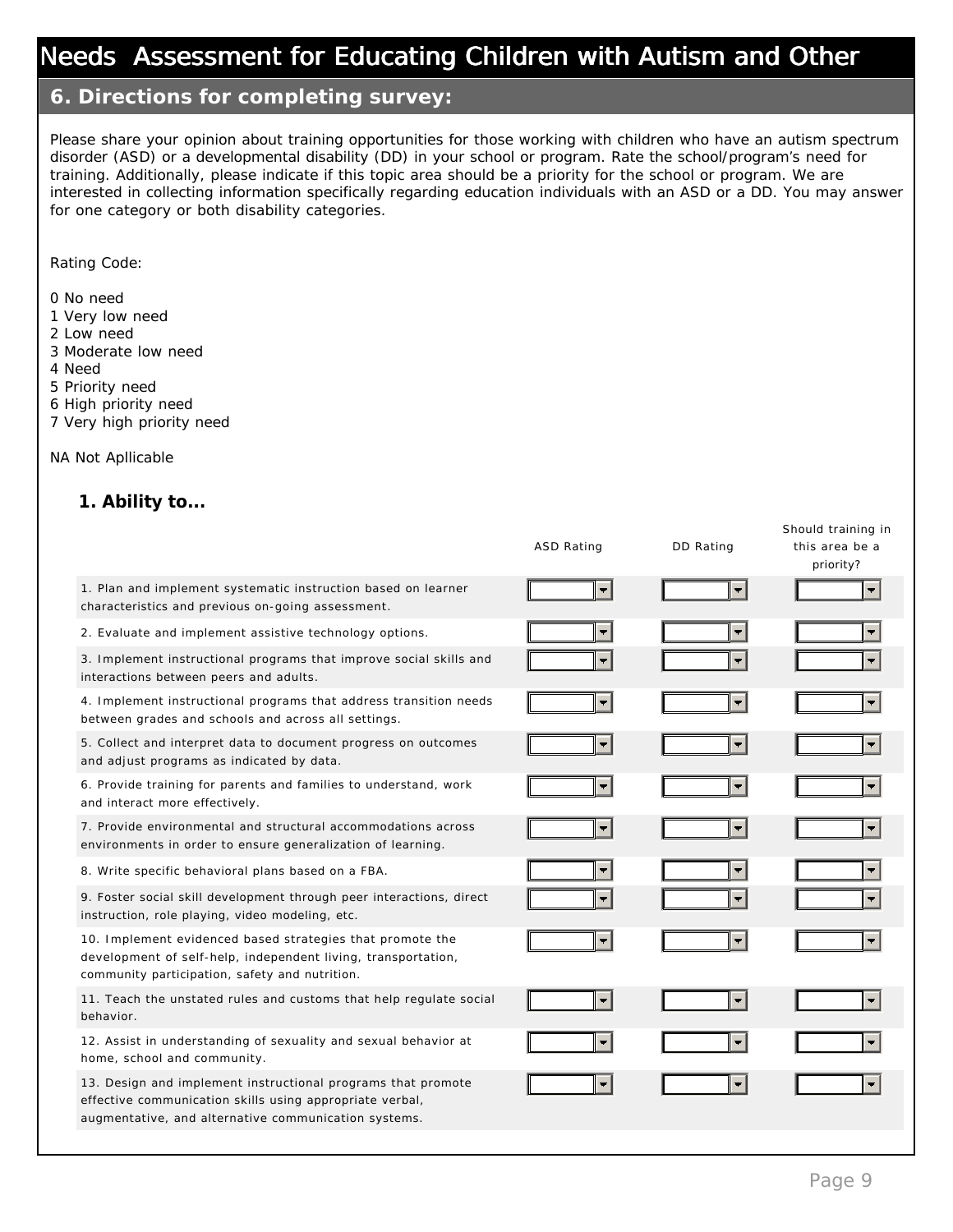| Needs Assessment for Educating Children with Autism and Other                                                                          |  |  |
|----------------------------------------------------------------------------------------------------------------------------------------|--|--|
| 14. Use evidenced based assessment procedures and evidenced<br>based instruments to screen and evaluate for ASD/DD.                    |  |  |
| 15. Listen to families in a non-judgmental manner and incorporate<br>the information they contribute into the overall assessment data. |  |  |
| 16. Explain to students, parents and professionals the assessment<br>results and their implication for program development.            |  |  |
| 17. Interpret assessment results and to design appropriate<br>interventions.                                                           |  |  |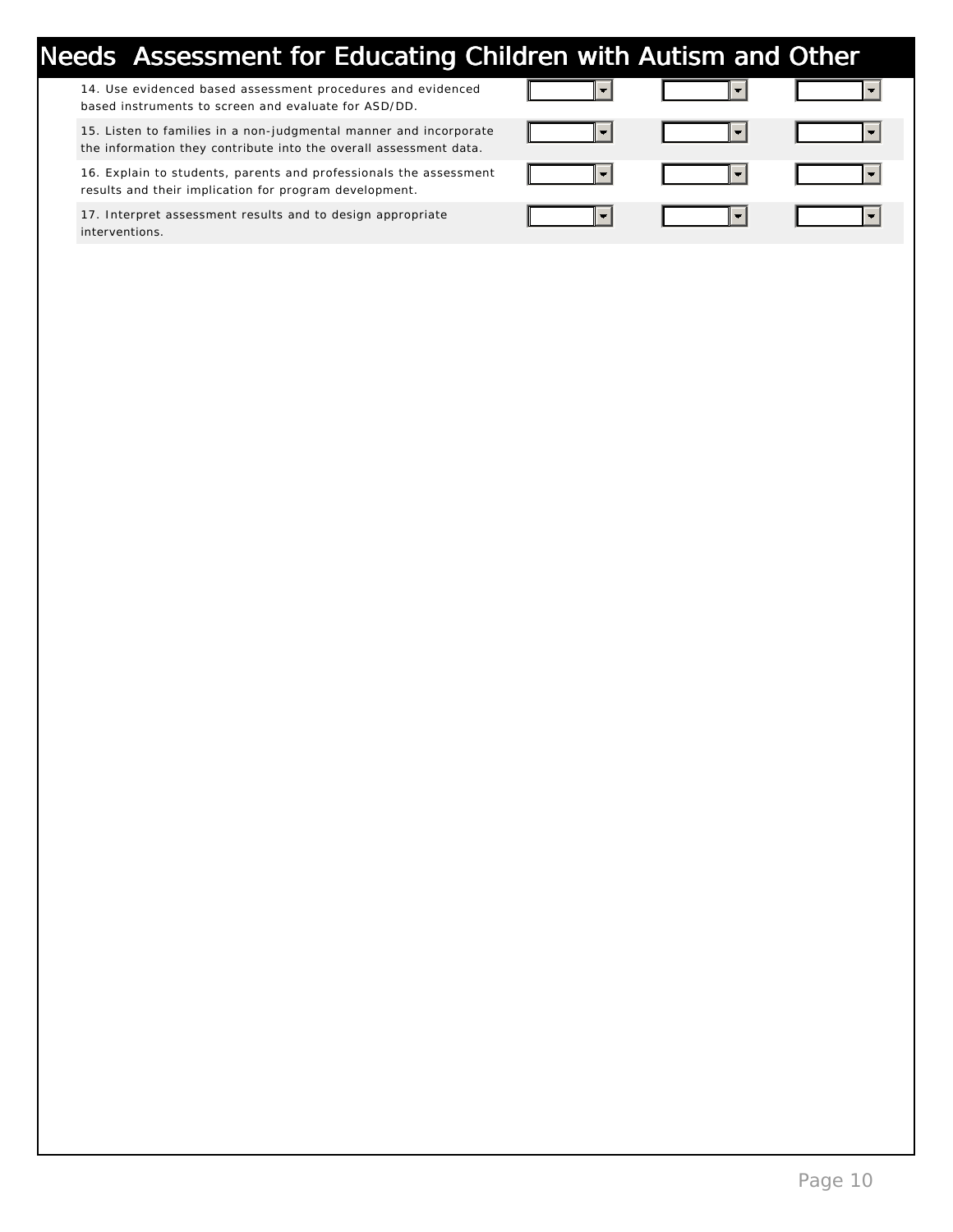## **7. Previous Training**

| 1. What training have you participated in or received in the past three years related |
|---------------------------------------------------------------------------------------|
| to ASD?                                                                               |
| SERC Workshops                                                                        |
| Lecture                                                                               |
| Mentoring/Coaching                                                                    |
| Video Instruction                                                                     |
| In District Workshops                                                                 |
| Statewide Conferences                                                                 |
| National Conferences                                                                  |
| College/University Courses                                                            |
| Advocacy organizations                                                                |
| Birth to Three Workshops                                                              |
| Journals, newspapers, magazines, TV                                                   |
| On-line                                                                               |
| None                                                                                  |
| Other (please specify)                                                                |
|                                                                                       |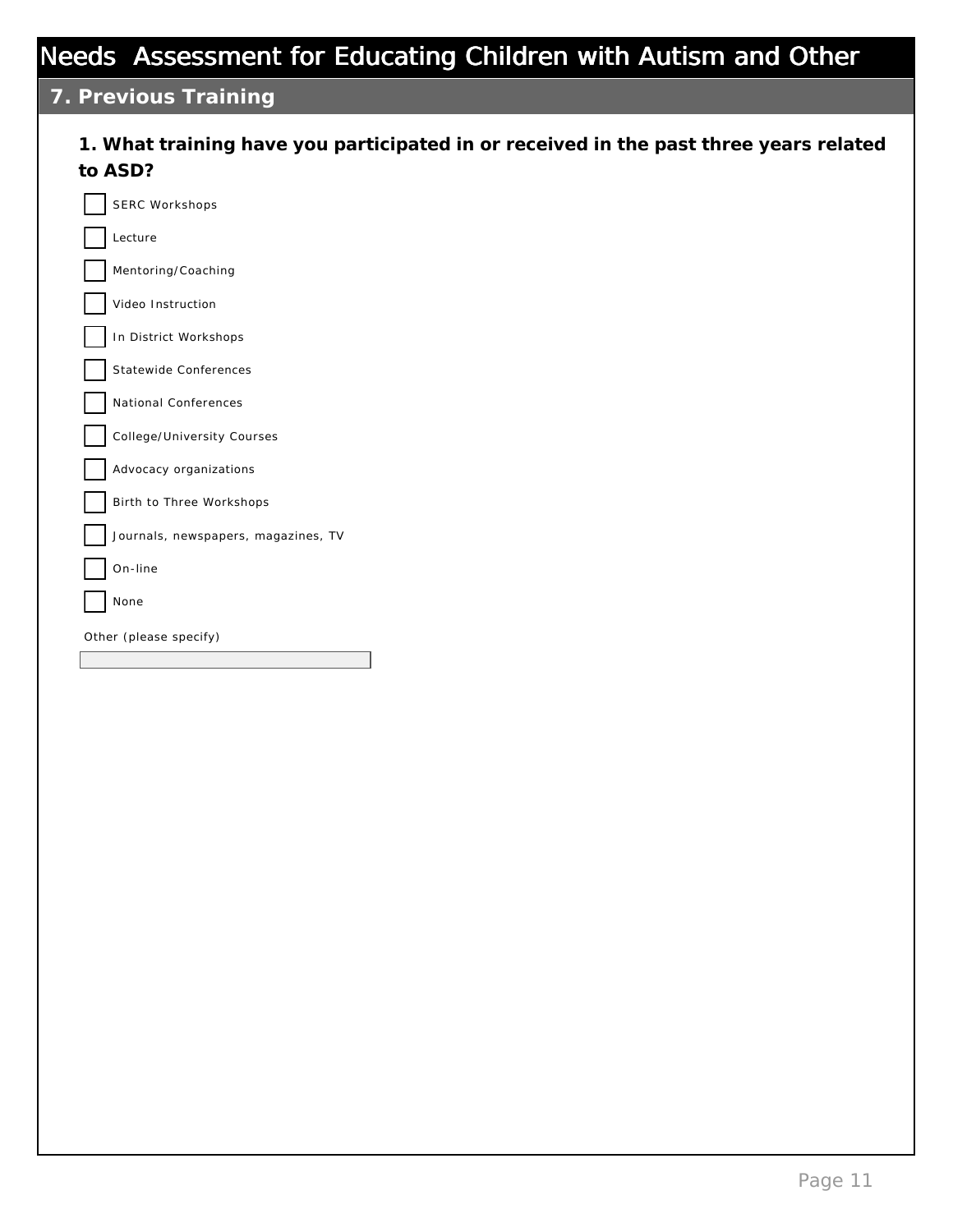| Needs Assessment for Educating Children with Autism and Other                                   |
|-------------------------------------------------------------------------------------------------|
| 2. What training have you participated in or received in the past three years related<br>to DD? |
|                                                                                                 |
| SERC Workshops                                                                                  |
| In District Workshops                                                                           |
| Statewide Conferences                                                                           |
| <b>National Conferences</b>                                                                     |
| College/University Courses                                                                      |
| Advocacy organizations                                                                          |
| Birth to Three Workshops                                                                        |
| Journals, newspapers, magazines, TV                                                             |
| On-line                                                                                         |
| Lecture                                                                                         |
| Mentoring/Coaching                                                                              |
| Video Instruction                                                                               |
| None                                                                                            |
| Other (please specify)                                                                          |
|                                                                                                 |
| 3. If you participated in training, what topics were included? (check all that apply)           |
| Academic Instruction                                                                            |
| Social Skills                                                                                   |
| Assessment/Evaluation                                                                           |
| Discrete Trial Training                                                                         |
| Communication                                                                                   |

|  | Assistive Technology |
|--|----------------------|

| <b>Behavioral Strategies</b> |  |
|------------------------------|--|
|------------------------------|--|

| Inclusion Strategies       |
|----------------------------|
|                            |
| Differentiated Instruction |

| Transition |  |
|------------|--|

Independent Living

Community Collaboration

Family-School Partnerships

Other (please specify)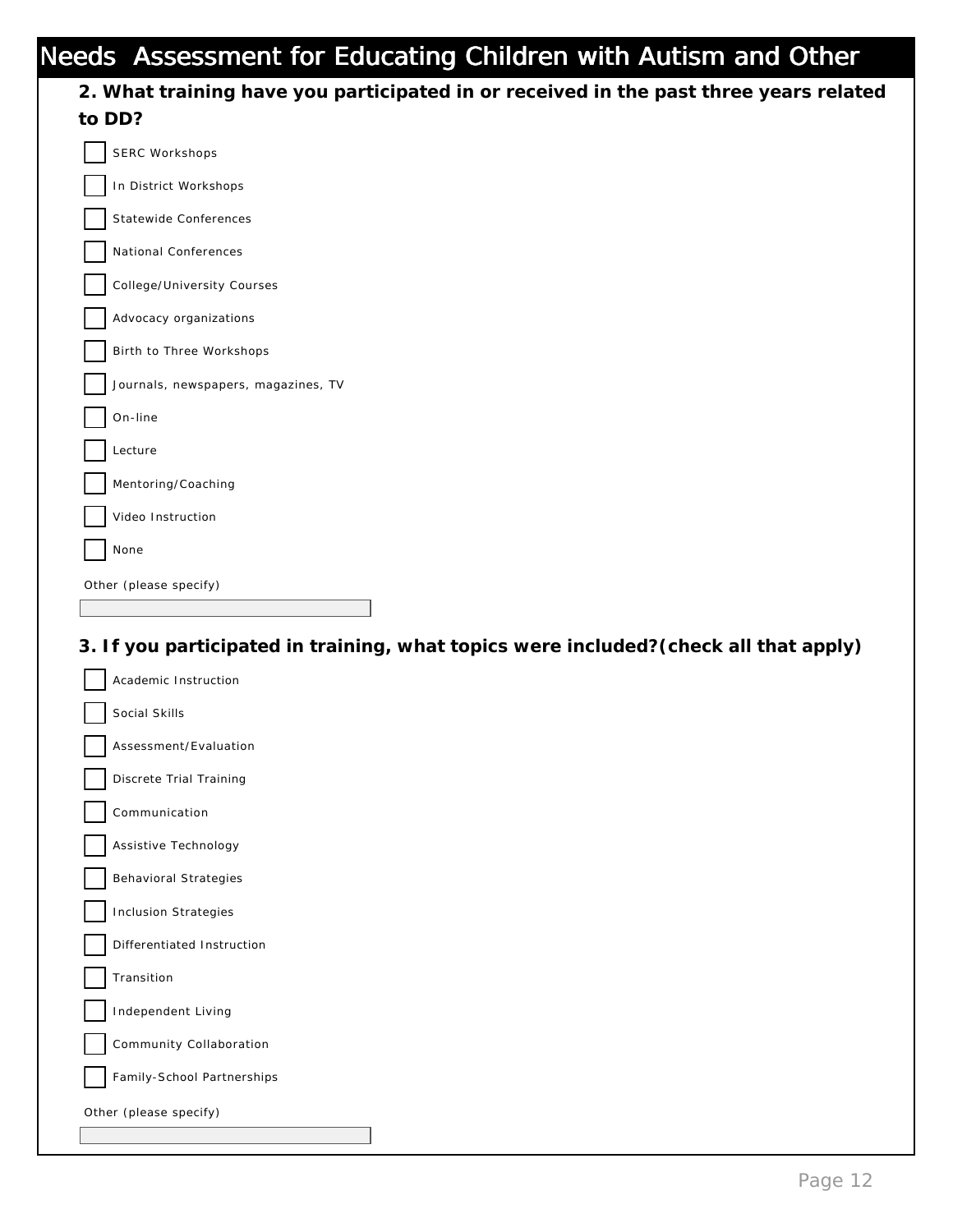|  | Needs Assessment for Educating Children with Autism and Other |
|--|---------------------------------------------------------------|
|  | 4. Are there areas you wish you had additional training in?   |
|  |                                                               |

**5. Please select any barriers to training in your school or program: (check all that apply)**

 $\overline{\psi}$ 

| Time                    |
|-------------------------|
| Travel                  |
| Cost                    |
| Scheduling              |
| Staff or class coverage |
| Language                |
| Limited Technology      |
| Expertise Unavailable   |
| None                    |
| Other (please specify)  |
|                         |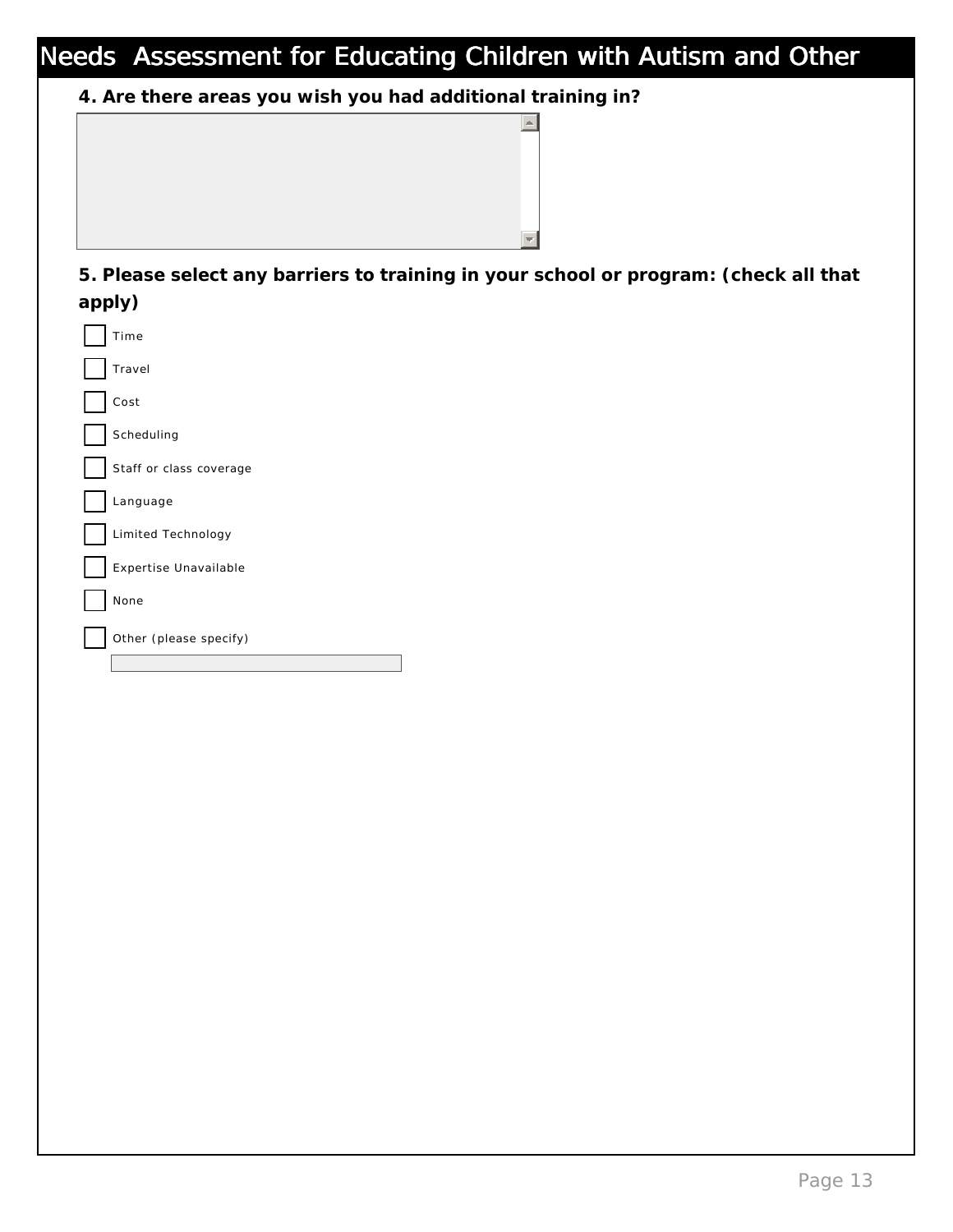### **8. Training**

Describe specific staff training that you believe your school or program needs in the following areas. Please skip items if you do not know.

 $\triangle$ 

**1. Communication:**

**2. Social Skills:**

**3. Behavior:**



**4. Academic instruction/assessment:**

**5. Describe strengths your school or program demonstrates in educating children with ASD or DD.**

**6. Is there anything else about provider training that you would like to share with the feasibility study group at this time concerning Special Act 08-5?** 

 $\triangle$ 

- **7. The remainder of this needs assessment is for Directors of Special Education only. \* Are you a Director of Special Education?**
	- Yes No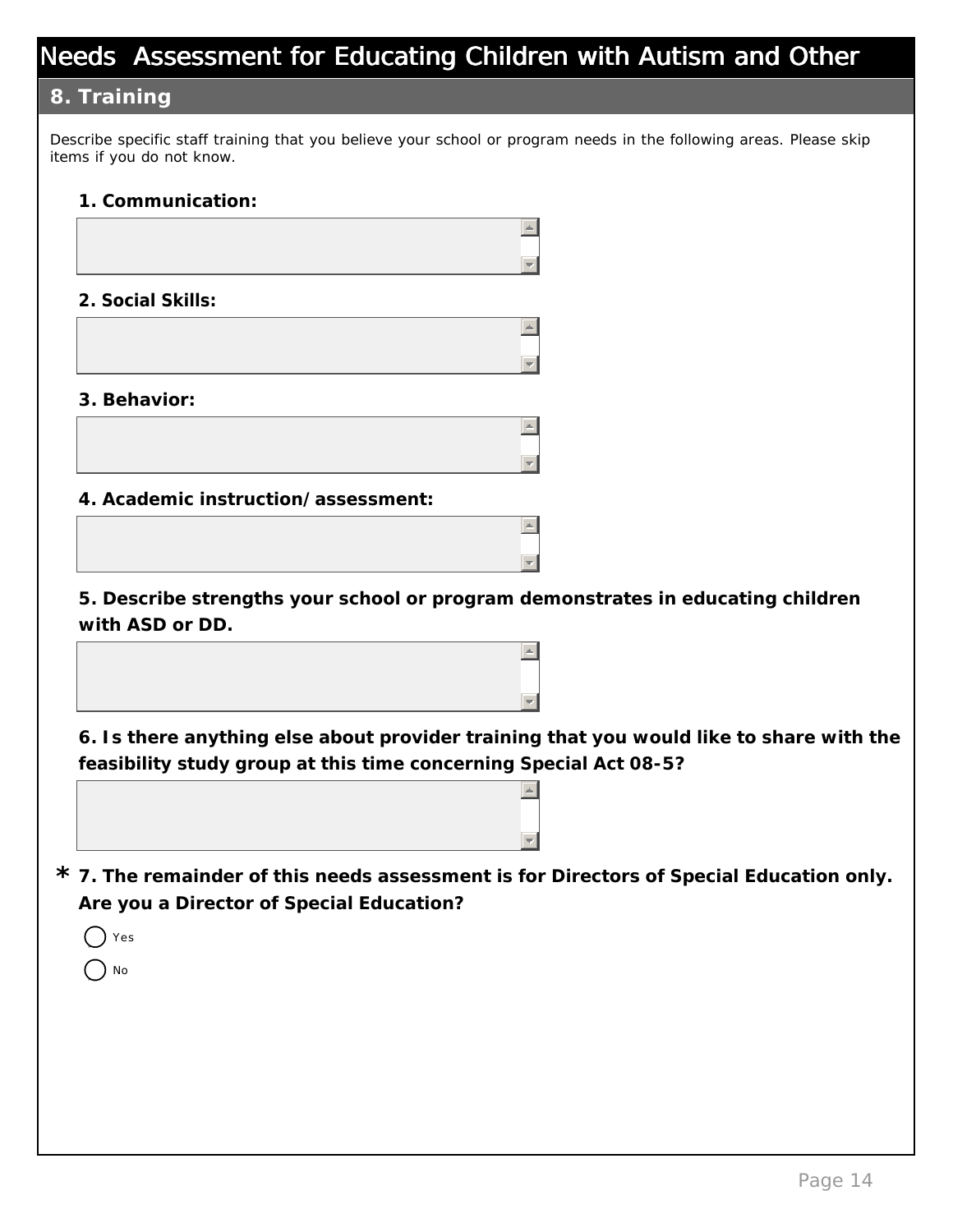### **9. Directors of Special Education Only**

### **1. What capacity does your district have to provide, if needed?**

|                               | Full | Partial | Minimum |
|-------------------------------|------|---------|---------|
| <b>Related Services</b>       |      |         |         |
| Special transportation        |      |         |         |
| Outside consultant            |      |         |         |
| Paraprofessionals             |      |         |         |
| Low student/teacher<br>ration |      |         |         |
| On-going training             |      |         |         |

### **2. How do you provide direct special education programming for students with ASD and DD in your district?**

Categorical Autism or DD class or program

Inclusionary Setting

Out of district placement

Other (please specify)

**3. How do you provide support/indirect services and training for staff working with students with ASD or DD in your district?**

|                                          | Yes | No |
|------------------------------------------|-----|----|
| ASD specialist in your<br>district       |     |    |
| Private Consultant                       |     |    |
| Parent/Advocacy<br>Organization          |     |    |
| <b>Higher Education</b>                  |     |    |
| In-District or Local School<br>Personnel |     |    |
| None Available                           |     |    |
| Other (please specify)                   |     |    |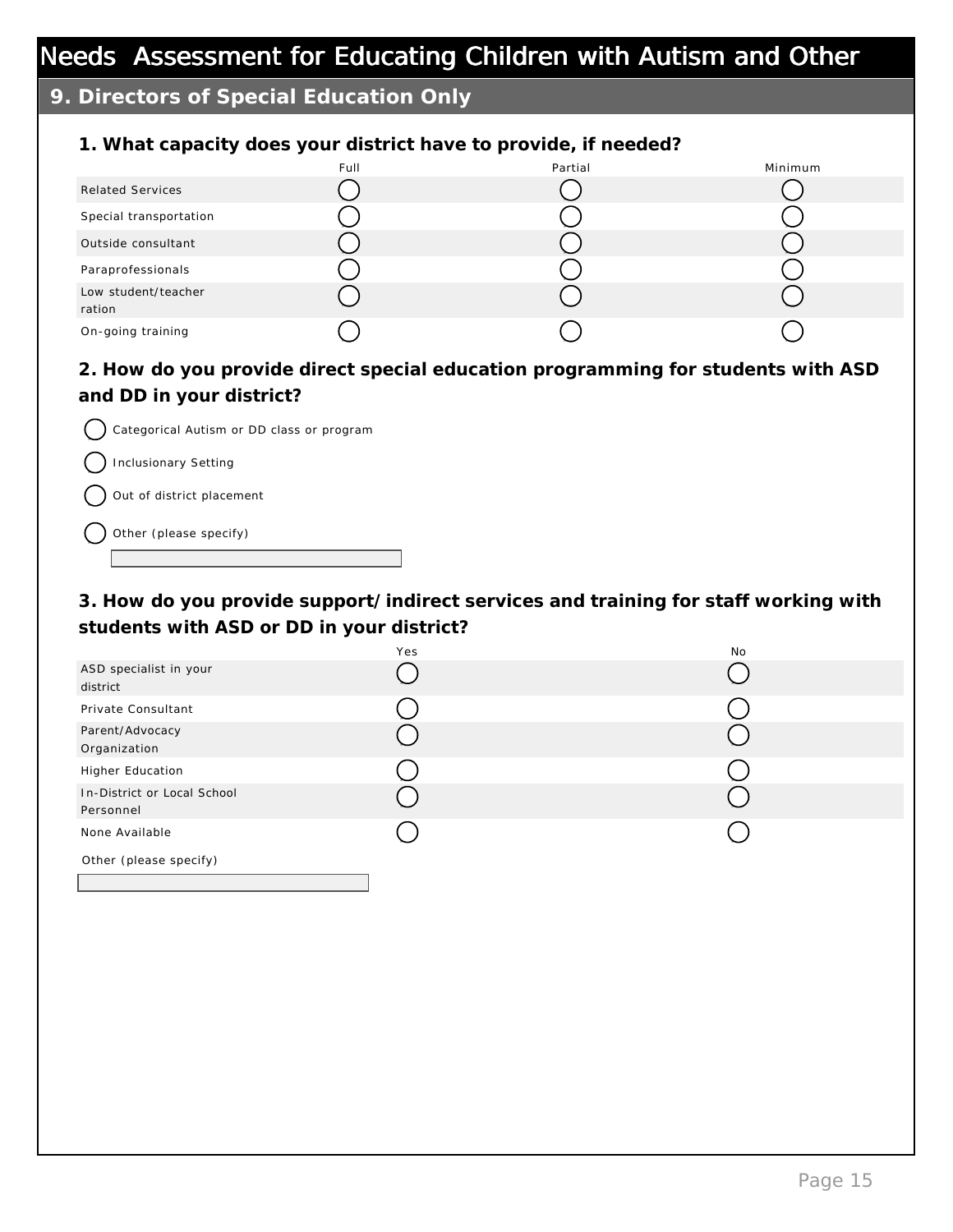| students with ASD or DD?                               |                                                                 |                                                                                     |
|--------------------------------------------------------|-----------------------------------------------------------------|-------------------------------------------------------------------------------------|
| Yes                                                    |                                                                 |                                                                                     |
| No                                                     |                                                                 |                                                                                     |
| If yes, what is that person's professional background? |                                                                 |                                                                                     |
|                                                        | $\triangle$                                                     |                                                                                     |
| and/or parents regarding ASD or DD?                    |                                                                 | 5. What are the most common/frequent questions or issues you address from staff     |
| Identification/Evaluation                              |                                                                 |                                                                                     |
| Behavior/Crisis Intervention                           |                                                                 |                                                                                     |
| Programming                                            |                                                                 |                                                                                     |
| Staffing Issues                                        |                                                                 |                                                                                     |
| Social Skill Issues                                    |                                                                 |                                                                                     |
| ESY                                                    |                                                                 |                                                                                     |
| <b>Transition Services</b>                             |                                                                 |                                                                                     |
| Due Process/Compliance                                 |                                                                 |                                                                                     |
| Skills for employment                                  |                                                                 |                                                                                     |
| Other (please specify)                                 |                                                                 |                                                                                     |
|                                                        |                                                                 |                                                                                     |
| your district?                                         |                                                                 | 6. Do you currently have students with ASD/DD that meet criteria for excess cost in |
|                                                        | Yes/No                                                          | How many                                                                            |
| Excess cost?                                           |                                                                 |                                                                                     |
|                                                        | 7. Other comments, ideas, suggestions regarding staff training: |                                                                                     |
|                                                        |                                                                 |                                                                                     |